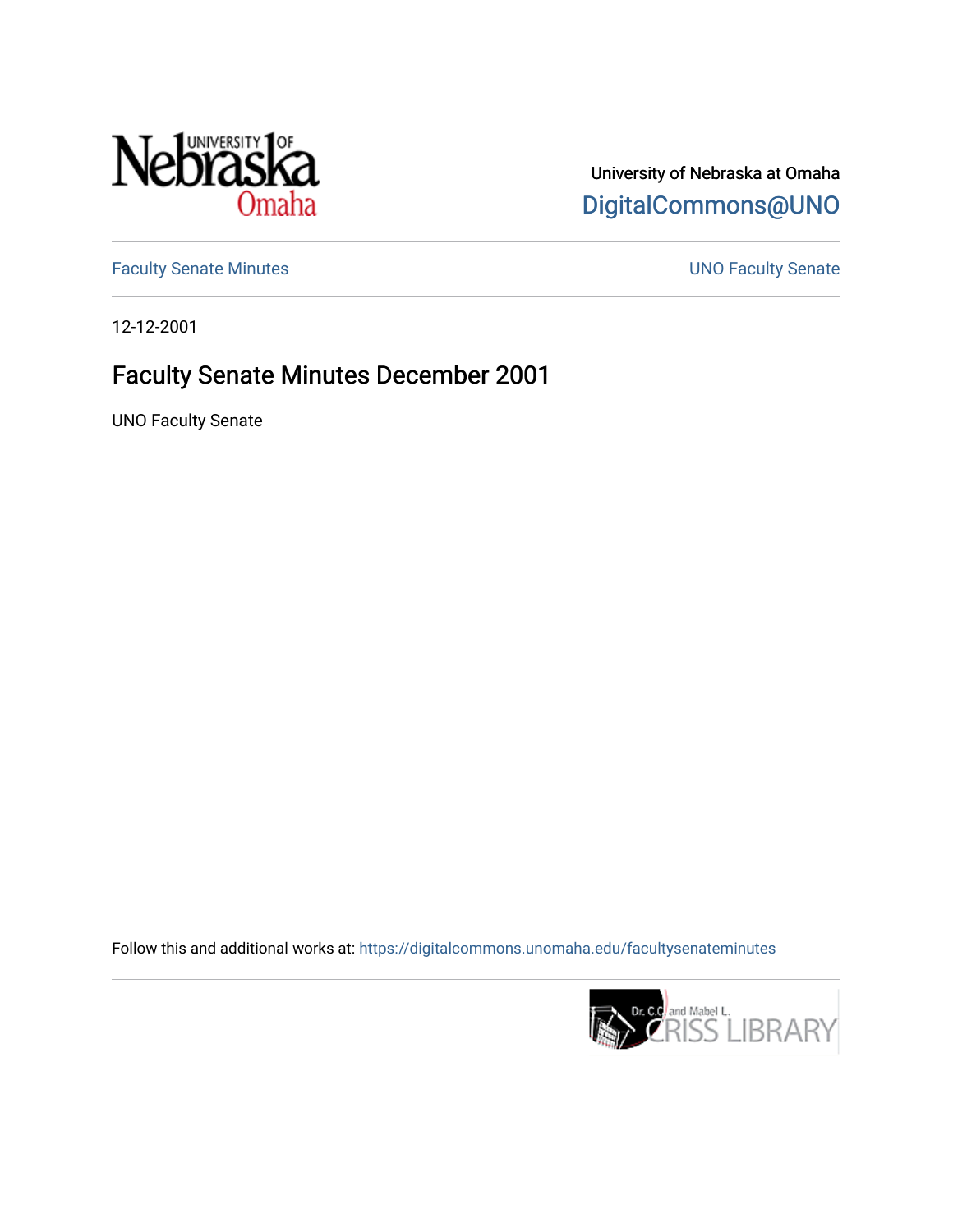## **Faculty Senate of the University of Nebraska at Omaha 2001-2002 Senate Minutes Wednesday, December 12, 2001, MBSC Dodge Room**

Attendees: N. Bacon, W. Bacon, Bishop, Bragg, Bruckner, Carlson, J. Carroll, M. Carroll, Chung, Coyne, Dickson, Dufner, Engelmann, Fawcett, File, Hagen, Helm, Johnson, Landis, Latchaw, Littrell, Nazem, Neathery-Castro, O'Connell, Paterson, Ryalls, Sadlek, Schulte, Shroder, Smallwood, Thompson, E. Williams, S. Williams, Zhao Excused: Blair, Mande, Mitchell, Pedersen, Tuan, Valle, Wolcott

Guest Presentation: David Daniels and Marcy Ruckman of Campus Recreation introduced the Mav Tracks program.

Official Call To Order: Senator W. Bacon called the meeting to order at 2:20 p.m.

Presentation and Approval of Minutes: The minutes were approved as presented.

Officers Reports

President's Report: Senator W. Bacon reported on the following:

Chancellor's Council Meeting, November 29, 2001, with special attention directed to the choosing of sister universities. Senator Bacon charged the Committee on Goals and Directions with looking into this.

Board of Regents Meeting, December 7 & 8, 2001, with special attention to a brief discussion of an "exit test." Senator Bacon again charged the Committee on Goals and directions with looking into this.

2002-2003 Faculty Senate Representation by College. This will now be forwarded to the colleges.

Senator Bacon thanked Senator Paterson for serving as Past President these past 6 months, and for his years on the Senate.

Secretary-Treasurer's Report: Senator Bruckner reported:

Budget Report, November, 2001

Executive Committee Report: Senator Coyne reported:

There were no reports from the committees on Faculty Personnel and Welfare, Professional Development, and Rules, because the committees reported no business to the Executive Committee.

The Executive Committee is pleased to report that two eligible Senators, Greg Sadlek and Bob Carlson, have indicated their willingness to serve as President-elect if nominated.

Standing Committee Reports

Committee on Academic and Curricular Affairs:

Senator Landis submitted the minutes of the November 28, 2001, committee meeting. Topics included:

Changes to undergraduate catalog relating to C-

Tenure from University level rather than College?

Data gathering about Metro student performance at UNO

Use of Tech Fee for specialized science equipment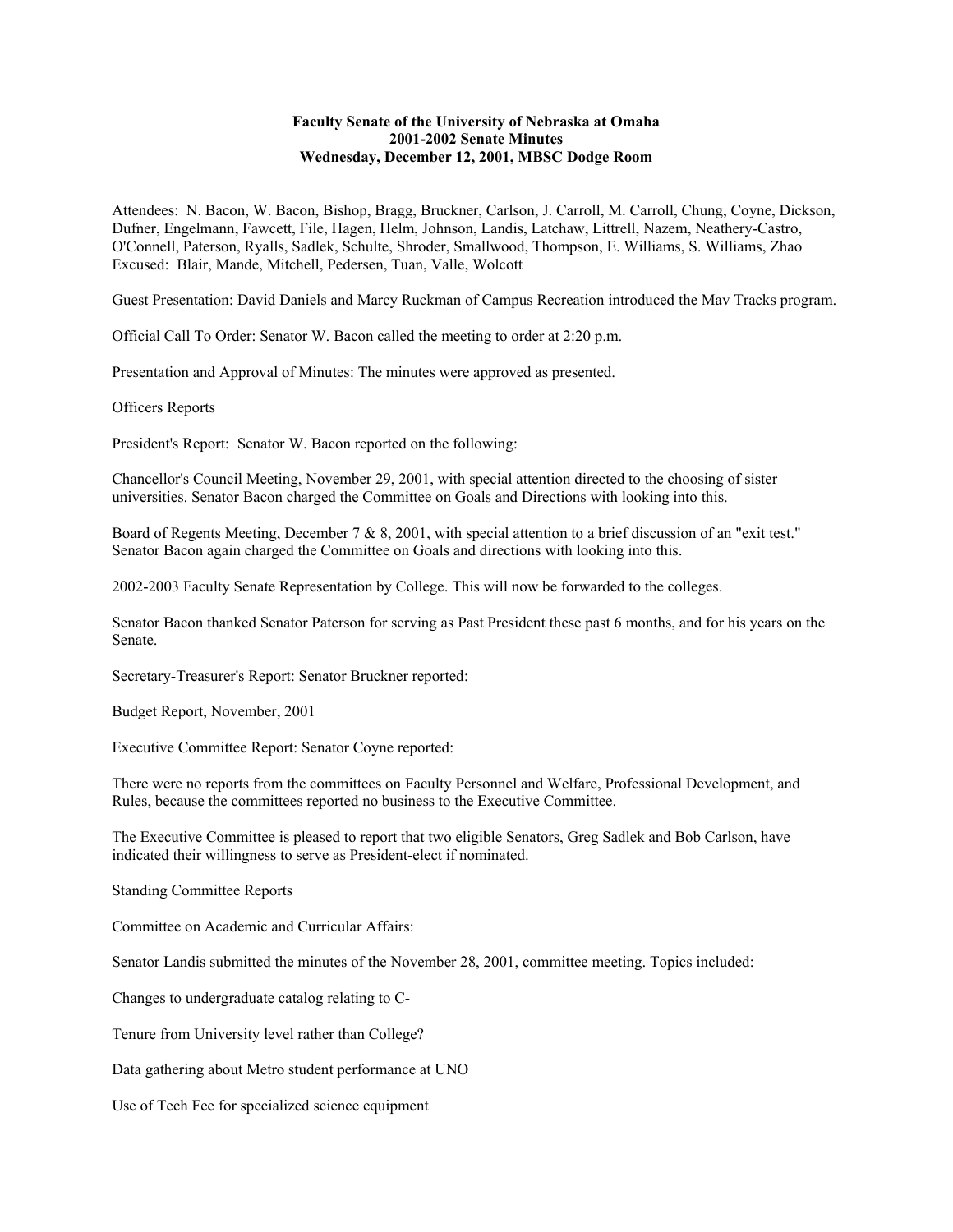Committee on Educational Resources and Services:

Senator O'Connell submitted the minutes of the November 29, 2001, committee meeting. Topics included:

Distance Education Task Force to write policy and criteria

Draft language for a resolution regarding the implementation of consistent procedures for Dean searches throughout the university.

Concerns of atypical appointment of department chairs.

Moving the Beck Scholarship application dates forward to give more time for review

Committee on Goals and Directions:

Senator Hagen submitted the minutes of the November 28, 2001, committee meeting. Topics included:

Web based survey program

Updating and keeping the Faculty Senate web page current

Options for increased faculty involvement with the Senate and how the committee might facilitate this.

Non-Senate Committee Reports

Academic Planning Council: Senator E. Williams reported:

The next meeting of the Academic Planning Council is scheduled for Friday, December 14. The topic of discussion will be program reviews to take place during the next semester. All members of this year's APC program review teams have been appointed, and dates of the three program visits have been set, as follows: Criminal Justice (Feb. 11-12, 2002), ISQA (Feb. 13-14, 2002), and Mathematics (Feb. 6-7, 2003).

American Association of University Professors (AAUP): Senator Sadlek reported:

The Executive Committee of the UNO AAUP met for a full day retreat on November 17, 2001. The members worked with a representative of the national AAUP and discussed future directions of the UNO chapter as well as membership building.

The pre-bargaining questionnaires will go out in the spring, rather than waiting for fall, in order to make it possible for the negotiating team to go over them in the summer.

The AAUP does not know which faculty member(s) at UNL suggested that faculty forego their raises in order to help the University with the budget situation. The AAUP is not in favor of this.

Old Business: None

New Business:

On Behalf of the Assembly Senator Hagen moved the following two resolutions

Resolution 2607, 12/12/01: Honors Calculation

SINCE Resolution 2604 passed previously by the Senate respecting the removal of D or F grades states that all wording be changed on page 20 in the section "Removal of 'D' or 'F' Grades from Grade Point Average" to reflect the policy statement below: When a course is repeated, only the most recent grade will be computed into a student's overall Grade Point Average.